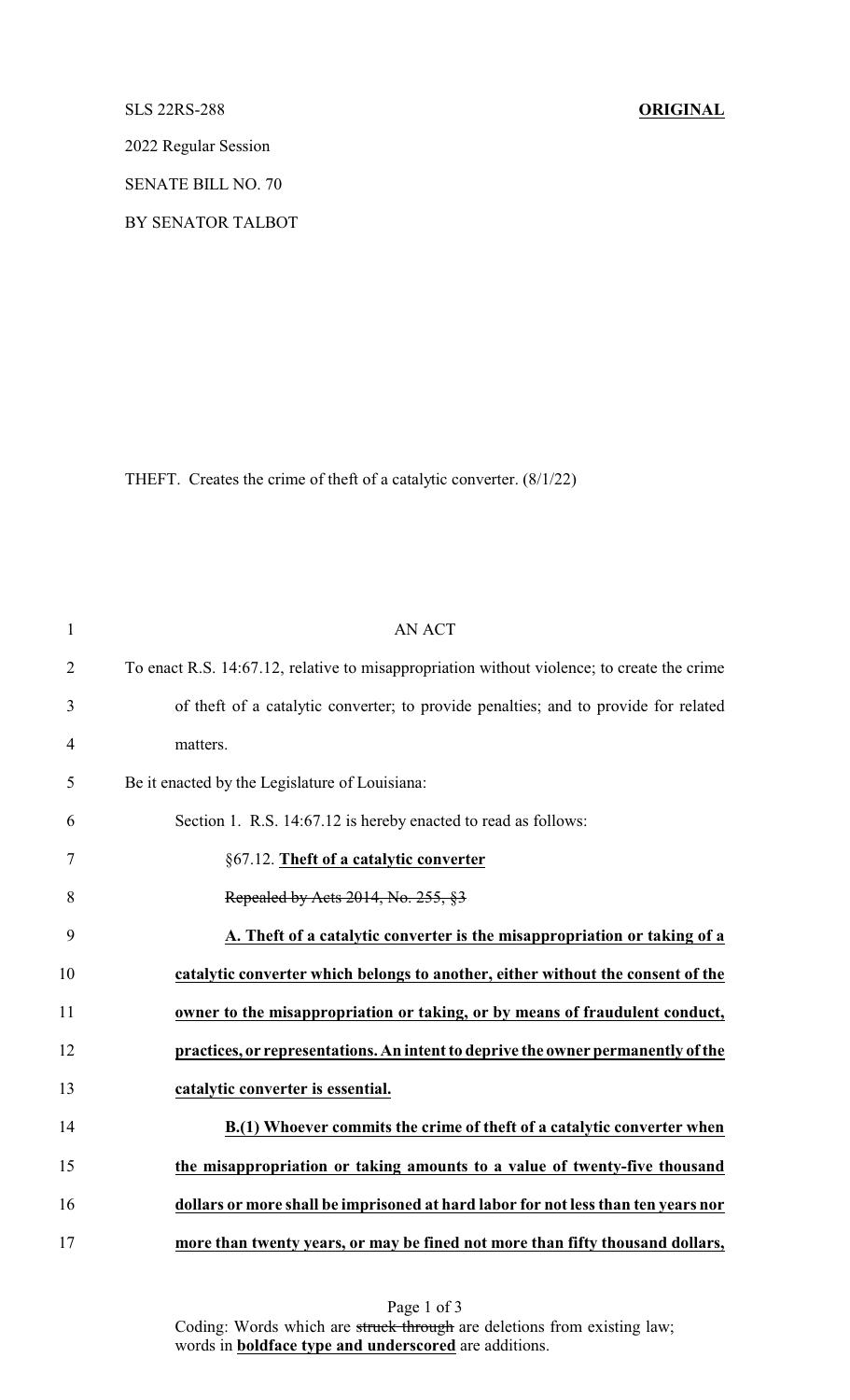| $\mathbf{1}$   | or both.                                                                         |
|----------------|----------------------------------------------------------------------------------|
| $\overline{2}$ | (2) When the misappropriation or taking amounts to a value of five               |
| 3              | thousand dollars or more, but less than a value of twenty-five thousand dollars, |
| 4              | the offender shall be imprisoned, with or without hard labor, for not less than  |
| 5              | five years nor more than ten years, or may be fined not more than ten thousand   |
| 6              | dollars, or both.                                                                |
| 7              | (3) When the misappropriation or taking amounts to a value of one                |
| 8              | thousand dollars or more, but less than a value of five thousand dollars, the    |
| 9              | offender shall be imprisoned, with or without hard labor, for not less than two  |
| 10             | years nor more than five years, or may be fined not more than three thousand     |
| 11             | dollars, or both.                                                                |
| 12             | (4) When the misappropriation or taking amounts to a value of less than          |
| 13             | one thousand dollars, the offender shall be imprisoned for not less than ninety  |
| 14             | days nor more than six months, or may be fined not more than one thousand        |
| 15             | dollars, or both.                                                                |
| 16             | C. If the offender has been convicted under this Section two or more             |
| 17             | times previously, upon any subsequent conviction he shall be imprisoned, with    |
| 18             | or without hard labor, for an additional year to be served consecutively to the  |
| 19             | sentence imposed under Subsection B of this Section, or may be fined an          |
| 20             | additional one thousand dollars, or both.                                        |
| 21             | D. When there has been a misappropriation or taking by a number of               |
| 22             | distinct acts of the offender, the aggregate of the amount of the                |
| 23             | misappropriations or taking shall determine the grade of the offense.            |
|                |                                                                                  |

The original instrument and the following digest, which constitutes no part of the legislative instrument, were prepared by Whitney Kauffeld.

| SB 70 Original |  |
|----------------|--|
|----------------|--|

DIGEST 2022 Regular Session Talbot

Proposed law creates the crime of "theft of a catalytic converter", which is misappropriation or taking of a catalytic converter which belongs to another, either without the consent of the owner to the misappropriation or taking, or by means of fraudulent conduct, practices, or representations. Proposed law further provides that an intent to deprive the owner permanently of the catalytic converter is essential.

Page 2 of 3

Coding: Words which are struck through are deletions from existing law; words in **boldface type and underscored** are additions.